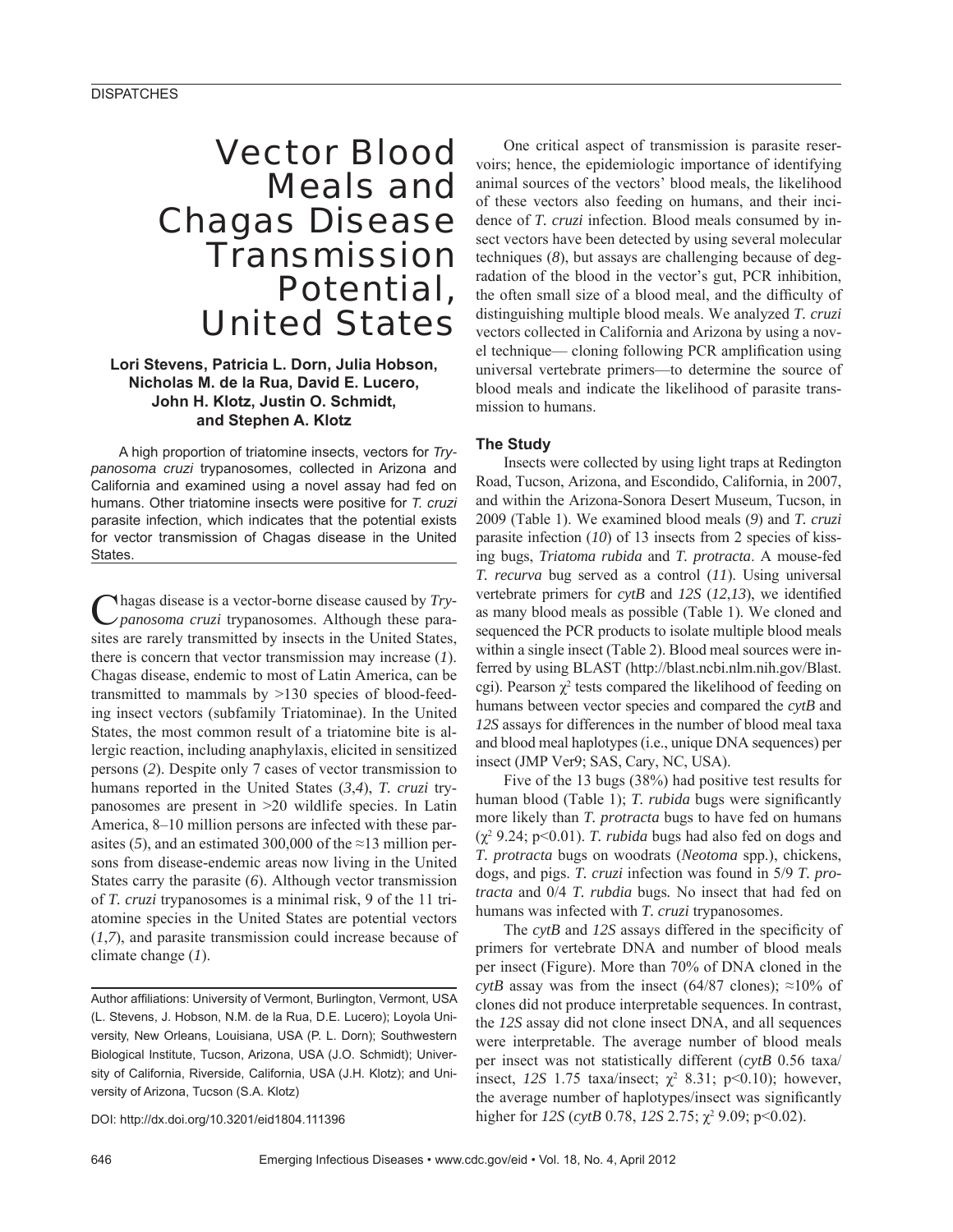| determined by using cyclo and TZO TDNA assays, and hapiotypes identified                                                                           |           |                       | No. vertebrate blood |               |               | Haplotypes (no.) of vertebrate blood meal sources |      |       |        |          |         | No. non-blood |     |
|----------------------------------------------------------------------------------------------------------------------------------------------------|-----------|-----------------------|----------------------|---------------|---------------|---------------------------------------------------|------|-------|--------|----------|---------|---------------|-----|
| Assay and                                                                                                                                          | Т.        |                       | meal sources         |               |               | amplified in clones                               |      |       |        |          |         | meal clones   |     |
| Triatoma spp.                                                                                                                                      | cruzi     | Location <sup>+</sup> | Clones               | Таха          | Haplo         | Human                                             | Rat  | Chick | Dog    | Pig      | Mouse‡  | Vector§       | ND. |
| cytB                                                                                                                                               |           |                       |                      |               |               |                                                   |      |       |        |          |         |               |     |
| T. rubida                                                                                                                                          |           | R                     | 8                    |               |               | Α                                                 |      |       |        |          |         | 6             |     |
| T. rubida                                                                                                                                          |           | R                     | 10                   |               |               | B, C                                              |      |       |        |          |         |               |     |
| T. protracta                                                                                                                                       |           | Ε                     | 8                    |               |               | D                                                 |      |       |        |          |         |               |     |
| T. protracta                                                                                                                                       |           | Ε                     | 11                   |               |               |                                                   |      | A     |        |          |         |               |     |
| T. protracta                                                                                                                                       | +         | Ε                     | 9                    |               |               |                                                   |      |       |        |          |         |               |     |
| T. protracta                                                                                                                                       | $\ddot{}$ | Ε                     | 8                    |               |               |                                                   | A, B |       |        |          |         |               |     |
| T. protracta                                                                                                                                       |           | Ε                     | 9                    |               |               |                                                   |      |       |        |          |         |               |     |
| T. protracta                                                                                                                                       |           | Ε                     | 8                    |               |               |                                                   |      |       |        |          |         |               |     |
| T. protracta                                                                                                                                       | $\ddot{}$ | E                     | 8                    | 0             | 0             |                                                   |      |       |        |          |         |               |     |
| T. recurva‡                                                                                                                                        |           |                       | 8                    |               |               |                                                   |      |       |        |          | A(7), B |               |     |
| 12S rRNA                                                                                                                                           |           |                       |                      |               |               |                                                   |      |       |        |          |         |               |     |
| T. protracta                                                                                                                                       | +         | M                     | 8                    |               | 2             |                                                   |      |       | A (7), |          |         |               |     |
|                                                                                                                                                    |           |                       |                      |               |               |                                                   |      |       | B      |          |         |               |     |
| T. protracta                                                                                                                                       | $\ddot{}$ | M                     | 8                    | 2             | 4             |                                                   |      |       | A(4)   | $A(2)$ , |         |               |     |
|                                                                                                                                                    |           |                       |                      |               |               |                                                   |      |       |        | B, C     |         |               |     |
| T. rubida                                                                                                                                          |           | M                     | 6                    |               | 3             | A (4), B                                          |      |       | A      |          |         |               |     |
| T. rubida                                                                                                                                          |           | M                     |                      | $\mathcal{P}$ | $\mathcal{P}$ | Α                                                 |      |       | A(6)   |          |         |               |     |
| *Vector species, T. cruzi infection status, collection location, number of clones sequenced, number and identity of taxa, and number of haplotypes |           |                       |                      |               |               |                                                   |      |       |        |          |         |               |     |

Table 1. Blood meal sources of *Trypanosoma cruzi* insect vectors collected in Arizona and California, USA, 2007 and 2009, as determined by using *cytB* and *12S* rDNA assays, and haplotypes identified\*

represented in the clone sequences are indicated. Blank cells indicate clones were not found. For the *cytB* assay, the number of clones that were *Triatoma* spp. vector DNA or had uninterpretable sequences are indicated. The mouse-fed control (*cytB* assay) had 2 mouse haplotypes. Haplo, haplotypes; rat, woodrat; chick, chicken; ND, not determined because of low quality sequence data; -, negative; +, positive. †Insects were collected by using light traps at Redington Road, Tucson, Arizona (R), and Escondido, CA (E), in 2007, and within the Arizona-Sonora Desert Museum, Tucson, AZ (M), in 2009. The light traps were in "wilderness" (museum) and "sylvatic" (Redington Road and Escondido) habitats and not in human habitations. ‡Control.

§*Triatoma* spp.

The *cytB* assay detected more haplotypes from each blood meal taxon, indicating the bugs fed on unique individuals; 4 human and 2 woodrat sequences were all different from each other. In contrast, for *12S*, 17/18 dog sequences were identical, as were 2/3 human and 3/4 pig sequences.

The mouse-fed control (*11*) was the only insect for which no vector DNA was cloned in the *cytB* assay. All 8 clones from the control were mouse; 7 were identical. Although unexpected, heteroplasmic mitochondrial DNA has been reported for inbred mice (*14*).

#### **Conclusions**

We found that 38% bugs of 2 species of *T. cruzi* vectors endemic to the United States, *T. rubida* and *T. protracta*, fed on humans. Infection with the Chagas parasite, *T.* 

gtt tgc tga aga tgg cgg ta<br>TCZ‡ (11) cga gct ctt gcc cac acg ggt of

*cruzi,* was high (55% for *T. protracta* bugs), but no insect was positive for human blood meals and the parasite. Both vectors are common in the foothills of Tucson, Arizona (*2*); although the *T. rubida* bugs in this study were uninfected, another study found that 67% of adult bugs collected around Tucson were infected with *T. cruzi* parasites (*15*).

The Arizona-Sonora Desert Museum in Tucson exhibits desert animals. All 4 insects collected from near the museum had fed on canids (dog/coyote/wolf; *Canis* spp.); 1 had fed on pigs and 2 on humans. Although canid samples are not distinguishable by *12S*, there are no dogs at the museum, so the insects probably fed on coyotes or wolves. Although javelina (*Tayassu tajacu*), a species similar to pigs, are at the museum, sequences were 99% identical to pig (*Sus scrofa*) and only a 90% match with javelina. The source of the human blood meals is not

72°C, 30 s

| Table 2. Assays used to determine the source of blood meals and Trypanosoma cruzi trypanosome infection in insects collected in<br>Arizona and California, USA* |                                    |                                              |               |  |  |  |  |  |
|-----------------------------------------------------------------------------------------------------------------------------------------------------------------|------------------------------------|----------------------------------------------|---------------|--|--|--|--|--|
| Assay and reference                                                                                                                                             | Primers. $5' \rightarrow 3'$       | PCR cyclingt                                 | Amplicon size |  |  |  |  |  |
| cvtB(12)                                                                                                                                                        | cca tcc aac atc tca gca tga tga a  | 95°C, 40 s; 44°C, 40 s;                      | 358 bp        |  |  |  |  |  |
|                                                                                                                                                                 | ccc ctc aga atg att att tgt cct ca | $72^{\circ}$ C. 40 s                         |               |  |  |  |  |  |
| 12S(13)                                                                                                                                                         | ccc aaa ctg gga tta gat acc c      | $95^{\circ}$ C, 30 s; 57 $^{\circ}$ C, 15 s; | $215$ bp      |  |  |  |  |  |

72°C, 30 s cct cca agc agc gga tag ttc agg \*Insects were collected by using light traps in Tucson, Arizona, and Escondido, CA, in 2007, and within the Arizona-Sonora Desert Museum, Tucson, in 2009. For the blood meal assays, cloned PCR products (pGEM-T, Promega, Madison, WI), USA were sequenced by using the BigDye v3.1 Terminator Cycle Sequencing Kit (Applied Biosystems, Foster City, CA, USA) and analyzed by using an ABI PRISM 3730*xl* (Beckman Coulter, Fullerton, CA, USA). †For all assays: initial denaturation of 95°C for 5 m; 35 cycles of PCR and final extension of 72°C for 10 m.

cga gct ctt gcc cac acg ggt gct 94°C, 20 s; 57°C, 10 s;

‡A negative control (lacking *T. cruzi* DNA template) was included with every assay. Samples that failed to amplify were spiked with 1 ȝL of *T*. *cruzi* parasites boiled in 1x PCR buffer and retested to ensure that the lack of product was not caused by PCR inhibition.

188 bp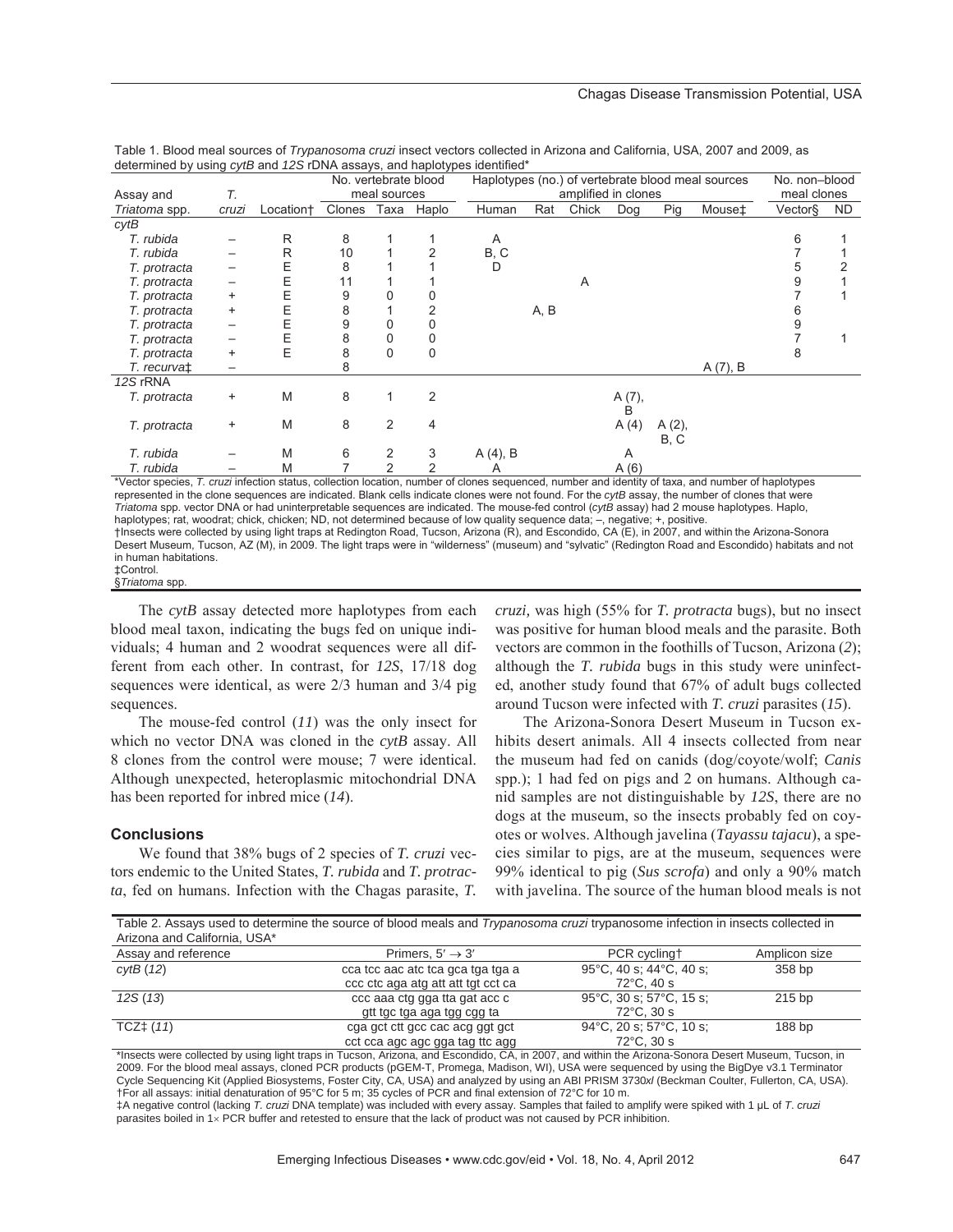## **DISPATCHES**

clear. No one lives at the museum, but there is camping in the area.

Around Escondido, we found *T. protracta* bugs fed on humans, woodrats, and domestic chickens, according to the  $cytB$  assay. This assay amplified only vector DNA from  $4/7$ 



Figure. Types of blood meals found by using *cytB* and *12S* assays in insect vector species that carry *Trypanosoma cruzi*, the pathogen that causes Chagas disease, Arizona and California, USA, 2007 and 2009. Circle size is proportional to the sample size for that comparison. A) Vertebrate taxa and vector DNA (n = 71 sequences), showing that the *cytB* assay amplified vector DNA more often than blood meal DNA. B) Four vertebrate taxa among the blood meals detected by the *cytB* assay (n = 7 sequences). Unique haplotypes (DNA sequences or alleles) of human and woodrat are indicated by letters. C) Two mouse haplotypes detected in the mouse-fed control insect (n = 8 sequences). D) Types of blood meal based on the *12S* assay (n = 29 sequences).

insects, which could mean it had been a long time since the last blood meal and thus the DNA was highly degraded. We detected only 1 blood meal source in the other 3 insects from California but found 2 woodrat sequences in a single insect. Both *T. rubida* bugs collected in California had fed only on humans; 2 unique human sequences from 2 clones from 1 insect suggest it had fed on 2 humans.

Compared with *cytB*, the *12S* assay had better amplification and sequence quality and no recovery of insect vector DNA. Attempts to improve the *cytB* assay (e.g., higher annealing temperature) were unsuccessful, leading us to try the *12S* assay, which had a smaller amplicon size and higher primer specificity for vertebrate DNA (13). Only mouse DNA was detected from the control bug that had fed on mouse in the laboratory (*2*), demonstrating the *cytB* assay worked well for fresh blood meals; however, for degraded DNA, *12S* is a better assay.

Overall, *cytB* is more variable than *12S*, producing more haplotypes, and thus can detect feeding on multiple individuals of the same taxon. Because identifying the source of blood meals depends on the availability of similar sequences in GenBank, another advantage of *cytB* is that GenBank contains  $3-4\times$  as many vertebrate sequences for comparison.

In conclusion, although allergic reaction from triatomine bites is well known (*12*), the high incidence of human blood meals in these bugs in our study suggests that the potential for human transmission of *T. cruzi* parasites might be greater than previously thought. Our assays using vertebrate primers and cloning PCR products may be especially useful for detecting unpredicted blood meal sources and multiple blood meals.

Part of this material is based on work supported by the National Science Foundation under core faculty funding from grant no. NSF EPS-0701410 (to L.S.) and National Institutes of Health grant 1R15 A1079672-01A1 (to P.L.D.). All procedures using mice were first approved by the Southwestern Biological Institute Animal Care and Use Committee.

Dr Stevens is professor of biology at the University of Vermont. Her research interests include feeding sources and population genetics of triatomine vectors in North, Central, and South America.

#### **References**

- 1. Click Lambert R, Kolivras KN, Resler LM, Brewster CC, Paulson SL. The potential for emergence of Chagas disease in the United States. Geospat Health. 2008;2:227–39.
- 2. Klotz JH, Dorn PL, Logan JL, Stevens L, Pinnas JL, Schmidt JO, et al. "Kissing bugs": potential disease vectors and cause of anaphylaxis. Clin Infect Dis. 2010;50:1629–34. http://dx.doi. org/10.1086/652769